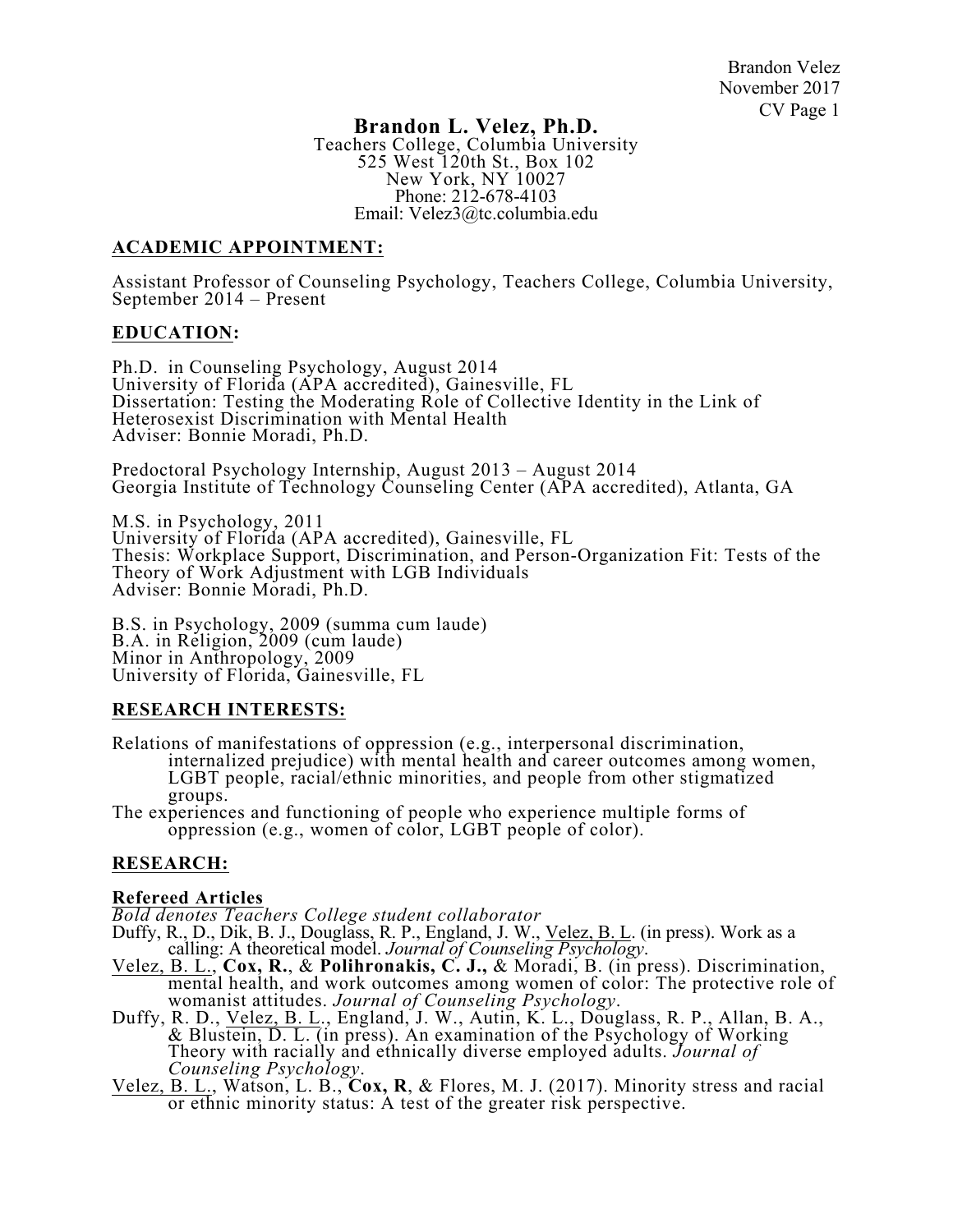Brandon Velez November 2017 CV Page 2

*Psychology of Sexual Orientation and Gender Diversity*, 4, 257-271. doi:10.1037/sgd0000226

- Douglass, R. P., Velez, B. L., Conlin, S. E., Duffy, R. D., & England, J. W. (2017). Examining the Psychology of Working Theory: Decent work among sexual minorities. *Journal of Counseling Psychology*, *64*, 550–559. doi:10.1037/cou0000212
- **Foster, A. B.**, Brewster, M. E., Velez, B. L., & **Eklund, A**. (2017). Footprints in the sand: Personal, psychological, and relational profiles of religious, spiritual, and atheist LGB individuals. *Journal of Homosexuality, 466–487*. doi:10.1080/00918369.2016.1191237
- Velez, B. L., & Moradi, B. (2016). A moderated mediation test of minority stress: The role of collective identity. *The Counseling Psychologist*, *44*, 1132–1157. doi:10.1177/0011000016665467
- Watson, L. B., *Velez, B. L., Brownfield, J., & Flores, M. J. (2016). Minority stress and* bisexual women's disordered eating: The role of maladaptive coping. *The Counseling Psychologist*, 44, 1158–1186. doi:10.1177/0011000016669233
- Velez, B. L., **Breslow, A. S.**, Brewster, M. E., **Cox, R.**, & **Foster, A**. (2016). Building a pantheoretical model of dehumanization with transgender men: Integrating objectification and minority stress theories. *Journal of Counseling Psychology*, *63*, 497-508. doi:10.1037/cou0000136
- Brewster, M. E., Velez, B. L., **Foster, A.**, & **Esposito, J.** (2016). Minority stress and the moderating role of religious coping among religious and spiritual sexual minority individuals. *Journal of Counseling Psychology*, *63*, 119-126. doi:10.1037/cou0000121
- **Breslow, A. S.**, Brewster, M. E., Velez, B. L., **Wong, S.**, **Geiger, E.**, & **Soderstrom, B.** (2015). Resilience and collective action: Exploring buffers against minority stress for transgender individuals. *Psychology of Sexual Orientation and Gender Diversity*, *2*, 253–265. doi:10.1037/sgd0000117
- Velez, B. L., Campos, I. D., & Moradi, B. (2015). Relations of sexual objectification and racist discrimination with Latina women's body image and mental health*. The Counseling Psychologist*, *43*, 906-935. doi:10.1177/0011000015591287
- Velez, B. L**.**, & Moradi, B., & DeBlaere, C. (2015). Multiple oppressions and the mental health of sexual minority Latina/o individuals. *The Counseling Psychologist*, 43, 7-38. doi:10.1177/0011000014542836
- Lyons, H. Z., Velez, B. L., Mehta, M., & Neil, N. (2014). Tests of the theory of work adjustment with economically-distressed African Americans. *Journal of Counseling Psychology*, *61*, 473-483. doi:10.1037/cou0000017
- Brewster, M. E., *Velez, B. L., Martin, A., & Tebbe, E. N.* (2014). Voices from beyond: A thematic content analysis of transgender employees' workplace experiences. *Psychology of Sexual Orientation and Gender Diversity, 1*, 159-169. doi:10.1037/sgd0000030
- Brewster, M. E., Velez, B. L., Esposito, J., Wong, S., Geiger, L., & Keum, B. (2014). Moving beyond the binary with disordered eating research: A test and extension of objectification theory with bisexual women*. Journal of Counseling Psychology*, *61*, 50- 62. doi:10.1037/a0034748
- Velez, B. L., Moradi, B., & Brewster, M. E. (2013). Testing the tenets of minority stress theory in workplace contexts. *Journal of Counseling Psychology*, *60*, 532- 542. doi:10.1037/a0033346
- Brewster, M. E., Moradi, B., DeBlaere, C., & <u>Velez, B. L.</u> (2013) Navigating the borderlands: Cognitive flexibility, bicultural self-efficacy, and minority stress in the lives of bisexual individuals. *Journal of Counseling Psychology*, *60*, 543-556. doi:10.1037/a0033224
- Moradi, B., Velez, B. L., & Parent, M. C. (2013). The male reference group identity model: Roles of social desirability, masculine ideology and collective self- esteem. *Sex Roles*, *68*,415-426. doi:10.1007/s11199-013-0258-3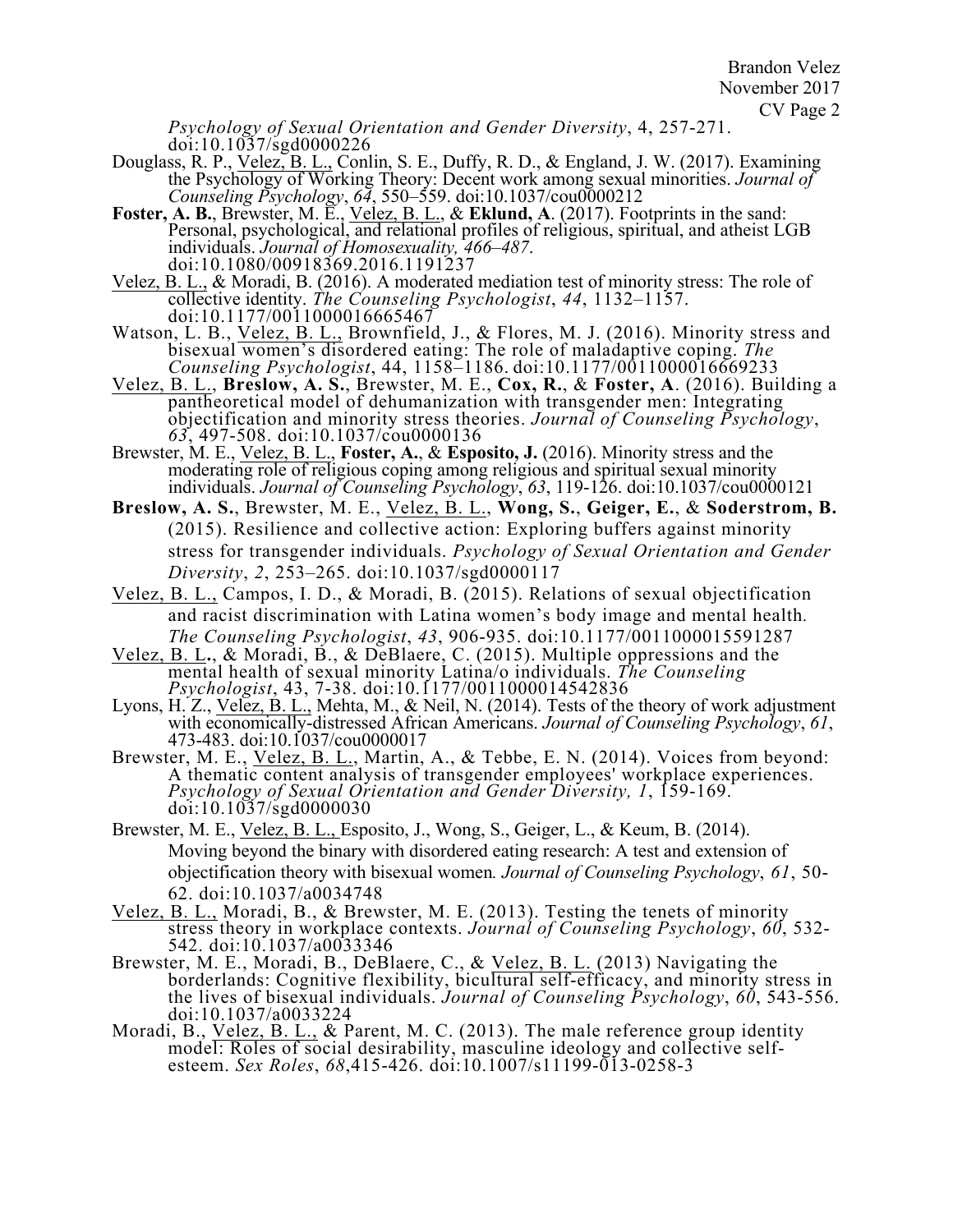- CV Page 3<br>Velez, B. L., & Moradi, B. (2012). Workplace support, discrimination, and person- $\overline{\text{organization}}$  fit: Tests of the theory of work adjustment with LGB individuals. *Journal of Counseling Psychology*, *59*, 399–407. doi:10.1037/a0028326
- Brewster, M. E., Velez, B**.**, DeBlaere, C., & Moradi, B. (2012). Transgender individuals' workplace experiences: The applicability of sexual minority measures and models. *Journal of Counseling Psychology*, *59*, 60–70. doi:10.1037/a0025206

# **Book Chapters and Book Reviews**

- Velez, B. L. (2017). Hate crimes toward LGBTQ people. In K. Nadal (Ed.), *The SAGE Encyclopedia of Psychology and Gender* (pp. 817-820). Thousand Oaks, CA: SAGE Publications, Inc.
- Velez, B. L. (2017). Latina/o Americans and sexual orientation. In K. Nadal (Ed.), *The SAGE Encyclopedia of Psychology and Gender* (pp. 1029-1033). Thousand Oaks, CA: SAGÉ Publications, Inc.
- Velez, B. L. (2013). A review of "A positive view of LGBTQ: Embracing identity and cultivating well-being." *Journal of GLBT Family Studies*, *9*. 512-514. doi:10.1080/1550428X.2013.814448

# **Manuscripts Under Review**

Smith, L., Velez, B. L., Chambers, C., & Baranowski, K. Economic disadvantage at the intersections: Contemporary stereotypes in the headlines.

# **Manuscripts in Preparation**

*Bold denotes Teachers College student collaborator*

- Velez, B. L., **Polihronakis, C. J.**, Watson, L. B., & **Cox, R.** The roles of racist and heterosexist stressors in the mental health of sexual minority people of color.
- Brewster, M. E., Velez, B. L., **Breslow, A. S**., & **Geiger, E.** A test of objectification theory with transgender women.
- Kim, S. Y., Velez, B. L., & **Lei, N.** Tests of the applicability of the Family-Work Conflict and Work-Family Conflict Scales to sexual minority employees.
- Velez, B. L., & **Cox, R., Paxton, J., & Alsaidi, S.** Sexual orientation disclosure and psychosocial outcomes: A meta-analysis.
- **Cox, R.,** & Velez, B. L. Discrimination and the mental health of Latinx people: The protective role of bicultural self-efficacy.
- **Polihronakis, C. J., & Velez, B. L. Bisexual women's sexual health: A test of** objectification theory.
- **Alsaidi, S.,** & Velez, B. L. Identity, discrimination, and mental health: The perspectives of Middle Eastern and North African women.
- **Crawford, K., & Velez, B. L.** Discrimination and the mental health of sexual minority people of color: A mixed methods study.
- Campos, I. D., Velez, B. L., & Heesacker, M. Latinos' experiences of discrimination and post-traumatic stress symptoms: The moderating role of acculturation.

# **PRESENTATIONS:**

# **National**

*Bold denotes Teachers College student collaborator*

- Velez, B. L., **Cox, R.**, & **Polihronakis, C. J.** (August, 2017). *Marginalization, mental health, and work outcomes among racial/ethnic minority women.* In Brandon L. Velez (Chair), *Marginalization and well-being: Intersectionality research with racial/ethnic minority women.* Symposium presentation to be conducted at the annual meeting of the American Psychological Association, Washington, D.C.
- **Crawford, K.,** & Velez, B. L. (August, 2017). Discrimination and the mental health of sexual minority people of color: A mixed methods study. Poster to be presented at the annual meeting of the American Psychological Association, Washington, D.C.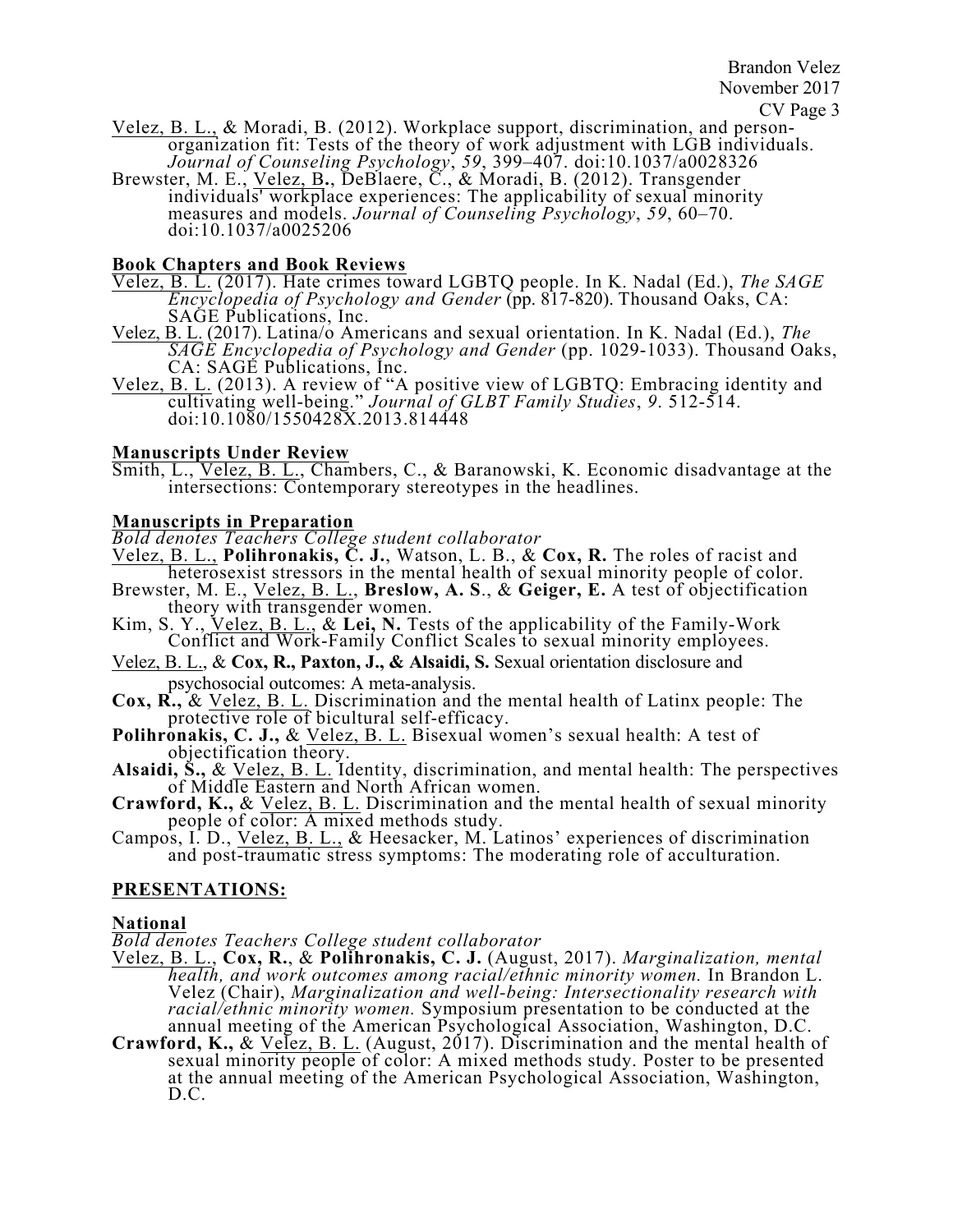Brandon Velez November 2017

- Velez, B. L., Watson, L. B., Brownfield, J., & Flores, M. J. (January, 2017). *Minority stress and bisexual women's disordered eating: The role of maladaptive coping*. In Chris Davids (Chair), *The "B" is not silent: Discrimination, internalization, and bisexual identity.* Symposium presentation conducted at the biennial National Multicultural Conference and Summit, Portland, Oregon.
- **Cox, Jr., R.,** & Velez, B. L. (September, 2016). *Discrimination, psychological well- being, and the moderating role of bicultural self-efficacy*. Symposium presentation conducted at the biennial National Latina/o Psychological Association Conference, Orlando, Florida.
- Levitt, H., & Velez, B. L. (August, 2016). *Psychotherapy and intervention research with LGBTQ populations*. Co-chair of symposium conducted at the annual meeting the American Psychological Association, Denver, Colorado. Velez, B. L., Watson, L., & **Cox, Jr., R.** (August, 2016). *Testing the greater risk and*
- *greater resilience perspectives of sexual minority people of color's well-being*. In Cirleen DeBlaere and Carlton E. Green (Co-chairs), *Scientist-practitioner perspectives on multiple minority stress among LGBTQ people of color*. Symposium presentation conducted at the annual meeting of the American Psychological Association, Denver, Colorado.
- Velez, B. L., **Polihronakis, C. J.**, & **Cox, Jr., R.** (February, 2016). *Trigger warning: Negotiating power, responsibility, and safe space in contemporary higher education*. Roundtable discussion conducted at the Annual Winter Roundtable on Cultural Psychology and Education, New York, New York.
- Velez, B. L., & **Cox, Jr., R.** (August, 2015). *Sexual orientation concealment and psychosocial outcomes: A meta-analysis*. Poster presented at the annual meeting of the American Psychological Association, Toronto, Canada.
- Velez, B. L., **Breslow, A. S.**, Brewster, M. E., **Cox, Jr., R.**, & **Foster, A**. (August, 2015). *A test of objectification theory with transgender men*. Poster presented at the annual meeting of the American Psychological Association, Toronto, Canada.
- Breslow, A. S., Esposito, J., Foster, A., Geiger, E., Brewster, M. E., Velez, B. L.,<br>Wong, S., Walker, A., Eklund, A., Candon, E. (August, 2015). Minority stress<br>beyond LGB: New frontiers in transgender, asexuality, and di *research*. Symposium presentation conducted at the annual meeting of the American Psychological Association, Toronto, Canada.
- **Esposito. J.**, **Geiger, E.**, **Breslow, A. S.**, **Foster, A.**, Sandil, R., Brewster, M. E., & Velez, B. L. (March, 2015). *Disability and multiple sclerosis: Stigma, outness, and links with psychological well-being*. Poster presented at the annual meeting of the Association for Women in Psychology, San Francisco, California.
- **Breslow, A. S.**, Brewster, M. E., **Wong, S.**, **Lenaburg, S.**, **Foster, A.**, Velez, B. L., & **Jones, K.** (August, 2014). *A test of objectification theory with transgender women*. Poster presented at the annual meeting of the American Psychological Association, Washington, D.C.
- Velez, B. L., & Moradi, B. (August, 2014). *Testing the moderating role of collective identity in the link of heterosexist discrimination with mental health*. Poster presented at the annual meeting of the American Psychological Association, Washington, D.C.
- Velez, B. L., Brewster, M. E., Esposito, J., Wong, S., Geiger, E., & Keum, T. B. (March, 2014). *Moving beyond the binary with disordered eating research: A test and extension of objectification theory with bisexual women.* In Franco Dispenza (Chair), *Objectification theory, sexual minority persons, and health behaviors*. Symposium presentation conducted at the meeting of the Society of Counseling Psychology, American Psychological Association Division 17, Atlanta, GA.
- Campos, I. D., Wall, W., & Velez, B. L. (March, 2014). *Sexual objectification, ageist discrimination, and mental and physical health symptoms*. Poster presented at the meeting of the Society of Counseling Psychology, American Psychological Association Division 17, Atlanta, GA.
- Brewster, M. E., Velez, B. L., & Sandil, R. (March, 2014). *Atheists in America: Widening counseling psychology's multicultural umbrella to strengthen clinical work with nonbelievers*. Roundtable discussion conducted at the meeting of the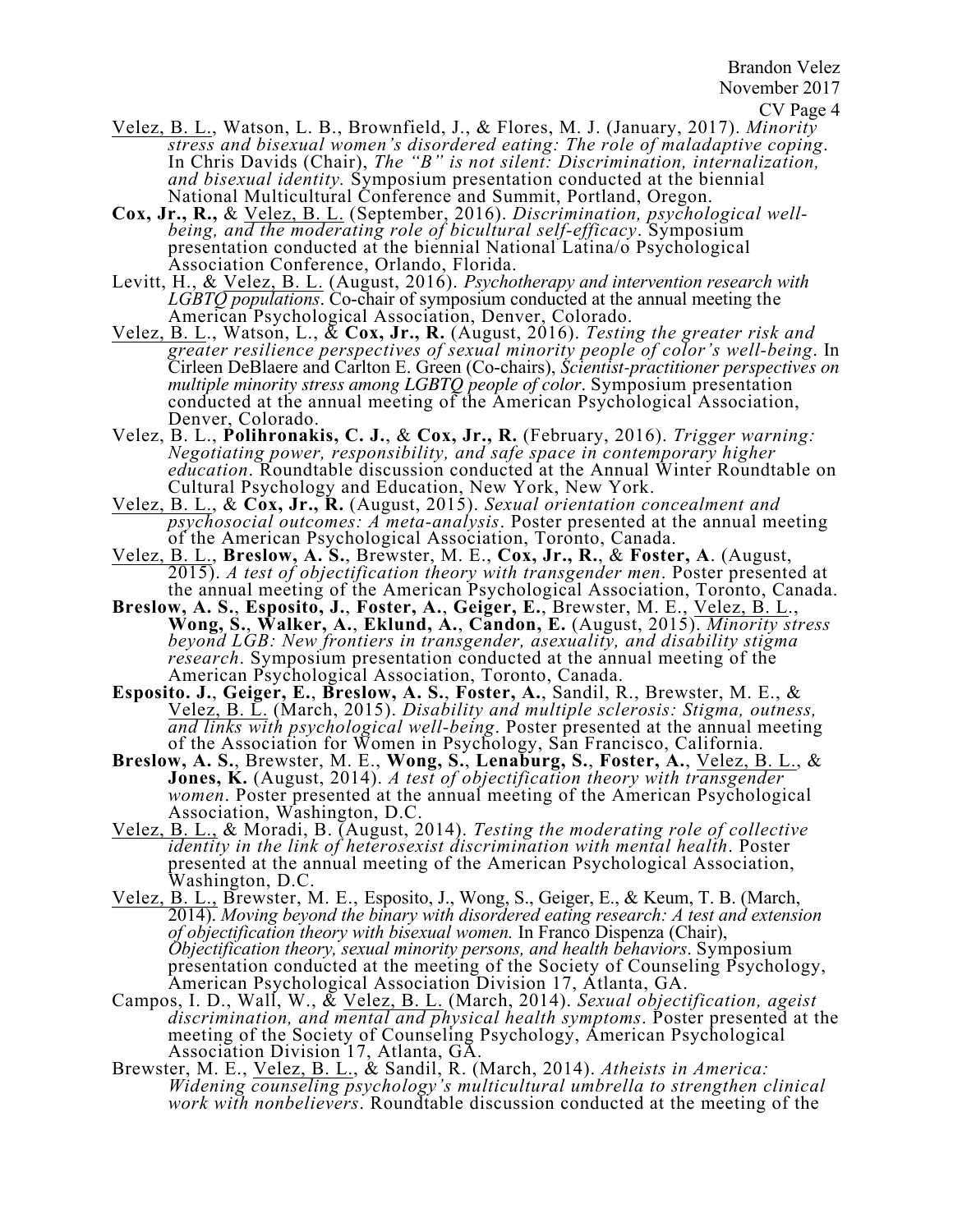Society of Counseling Psychology, American Psychological Association Division 17, Atlanta, GA.

- Velez, B. L., Campos, I. D., & Moradi, B. (August, 2013). *A test of objectification theory with Latina American women: The role of racist discrimination*. Poster presented at the annual meeting of the American Psychological Association, Honolulu, HI.
- Velez, B. L., Moradi, B., & DeBlaere, C. (August, 2013). *External and internalized oppressions and the mental health of sexual minority Latina/o Americans*. Poster presented at the annual meeting of the American Psychological Association, Honolulu, HI.
- Robinson, M. A., Velez, B. L., Brewster, M. E., Foster, A., & Esposito, J. (August, 2013). *Minority stress and the mediating role of religious coping among LGB individuals*. Poster presented at the annual meeting of the American Psychological Association, Honolulu, HI.
- Brewster, M.E., *Velez, B. L., Esposito, J., Wong, S., Geiger, L., & Keum, B. (August,* 2013). *Bisexual women's experiences of objectification: Links to body consciousness and disordered eating*. Poster presented at the annual meeting of the American Psychological Association, Honolulu, HI.
- Brewster, M.E., Foster, A., Velez, B.L., Eklund, A., & Keum, B. (February, 2013) *Faith, flexibly: The moderating roles of self-esteem, internalized heterosexism, and cognitive flexibility on the religiosity--psychology well-being link.* In M. Brewster (chair), New Directions in Research with Sexual Minority Populations. Symposium presentation conducted at the Annual Winter Roundtable on Cultural Psychology and Education, New York, New York.
- Brewster, M. E., Tebbe, E.N., & Velez, B. L. (August, 2012) *A qualitative content analysis of gender transitions in the workplace*. Poster presented at the annual meeting of the American Psychological Association, Orlando, FL.
- Velez, B. L., Brewster, M. E., & Moradi, B. (August, 2012). *Testing the tenets of minority stress theory in workplace contexts*. Poster presented at the annual
- meeting of the American Psychological Association, Orlando, FL. Velez, B. L., & Madore, M. R. (August, 2012). *Women of color in academic and professional settings*. Conversation hour conducted at the annual meeting of the American Psychological Association, Orlando, FL.
- Brewster, M. E., Tebbe, E. N., & Velez, B. L. (August, 2011). *Workplace gender transitions: Examining complexities in experience for transgender employees*. In L. Dickey (Chair), *Negotiating transphobia: Community, work, and mental health challenges*. Symposium presentation conducted at the annual meeting of the American Psychological Association, Washington, DC.
- Velez, B. L., & Moradi, B. (August, 2011). *Links of workplace support, discrimination, and person-organization fit with job outcomes: Testing tenets of the theory of work adjustment with LGB individuals*. Poster presented at the annual meeting of the American Psychological Association, Washington, DC.
- Brewster, M. E., *Velez, B. L., & Moradi, B. (August, 2010). Transgender workplace* issues: The applicability of LGB measures and models*.* In K. Balsam (Chair), *Minority stress among LGBT populations: New directions in research*. Symposium presentation conducted at the annual meeting of the American Psychological Association, San Diego, CA.
- Velez, B. L., & Cottrell, C. A. (August, 2010). *Stereotype threat and multiple social identities.* Poster presented at the annual meeting of the American Psychological Association, San Diego, CA.
- Velez, B. L., Moradi, B., Tolaymot, L. D., Parent, M. C., & Brewster, M. E. (August, 2010). *Men's reference group identity: Links with collective self-esteem and social desirability.* Poster presented at the annual meeting of the American Psychological Association, San Diego, CA.

**Local**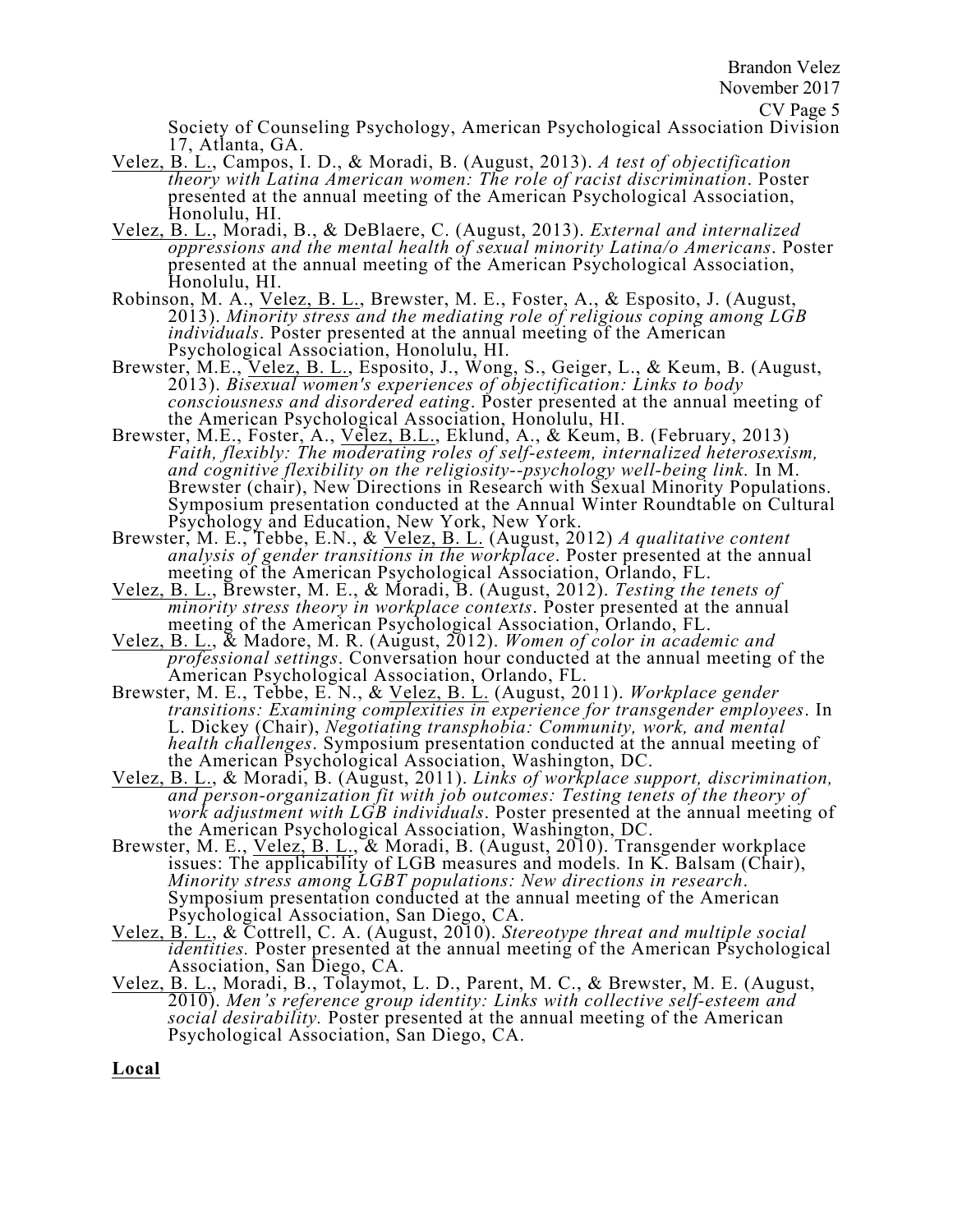Brandon Velez November 2017

- Albanese, J., Fiallo, E., Hubard, O., Rogers, J., & Velez, B. L. (2017). *Graduate School FAQ.* Small group discussion facilitator at the Teachers College annual EnVisions Conference, New York, NY.
- Miville, M. L., Smith, L., Brewster, M. E., Sandil, R., Payton, G., Fraga, E., & Velez, B. L. (2016). *Social Justice and Psychology at TC: Engagement, Empowerment, and Advocacy.* Panel discussant at the Teachers College Psychology Conference, New York, NY.
- Kimmel, M., Ehrmann, J., & Velez, B. L. (2016). *A Mask You Live In: Male Authenticity in America's Narrow Definition of Masculinity.* Invited panel discussant at Teachers College screening of the documentary film *The Mask You Live In,* New York, NY.
- Verdeli, H., Velez, B. L.. Lincoln, A., & Hopper, K. (2016). *A Multidisciplinary Conversation on Stigma*. Invited panel discussant at the Mental Health Awareness Conference, New York, NY.
- Velez, B. L. (2015). *Review and Critique of Psychological Research on Sexual and Gender Minority People of Color*. Talk presented at Intersectional Provocations: Imagining the Next Chapter of LGBTQ Psychology, New York, NY.
- Velez, B. L., Moradi, B., & Parent, M. C. (2011). The male reference group identity<br>model: Roles of social desirability, masculine ideology and collective self-<br>esteem. Poster presented at the annual meeting of the Graduat esteem. Poster presented at the annual meeting of the Graduate Student Council Interdisciplinary Research Conference, Gainesville, FL.
- Velez, B. L., & Cottrell, C. A. (2009). *Stereotype threat and multiple social identities: Preliminary analyses*. Poster presented at the annual Conference of the Social Sciences, Gainesville, FL.

# **AWARDS AND HONORS:**

# **Funding**

Dean's Competitive Grant for Pre-tenured Faculty, 2015 \$8000

Internal grant designed to support faculty research and scholarship during summer semesters. The grant was awarded to support research examining the links of minority stress with mental health outcomes across racial and ethnic groups of sexual minority people.

# **Research Awards**

APA Division 17 Barbara A. Kirk Award, 2014

- University of Florida Outstanding Counseling Psychology Graduate Student Award, 2014
- APA Division 17 Section on Lesbian, Gay, Bisexual, and Transgender Issues Outstanding Graduate Student Award, 2013
- University of Florida Rainbow Alliance Award for Student LGBT Research, 2013
- APA Division 17 Society of Vocational Psychology Graduate Student Award in Vocational Psychology, 2012 Honorable Mention, Ford Foundation Predoctoral Fellowship, 2011
- 
- Dereck Chiu Counseling Psychology Student Training and Research (STAR)
- Scholarship: University of Florida Department of Psychology, 2010
- Atlantic Coast Social, Behavioral, and Economic Sciences Alliance Award: National Science Foundation, 2009 to 2010
- Florida Board of Education Summer Fellowship Program: University of Florida, 2009 University of Florida College of Liberal Arts and Sciences Alumni Fellowship:
- University of Florida College of Liberal Arts and Sciences, 2009 2013 National Merit Scholarship Research Stipend, 2008 University Scholars Program, 2008 – 2009

# **Travel Awards**

APA Division 44 Student Engagement Travel Award, 2013 APA Division 44 Mentoring Travel Award, 2013 University of Florida Office of Research Graduate Student Travel Award, 2013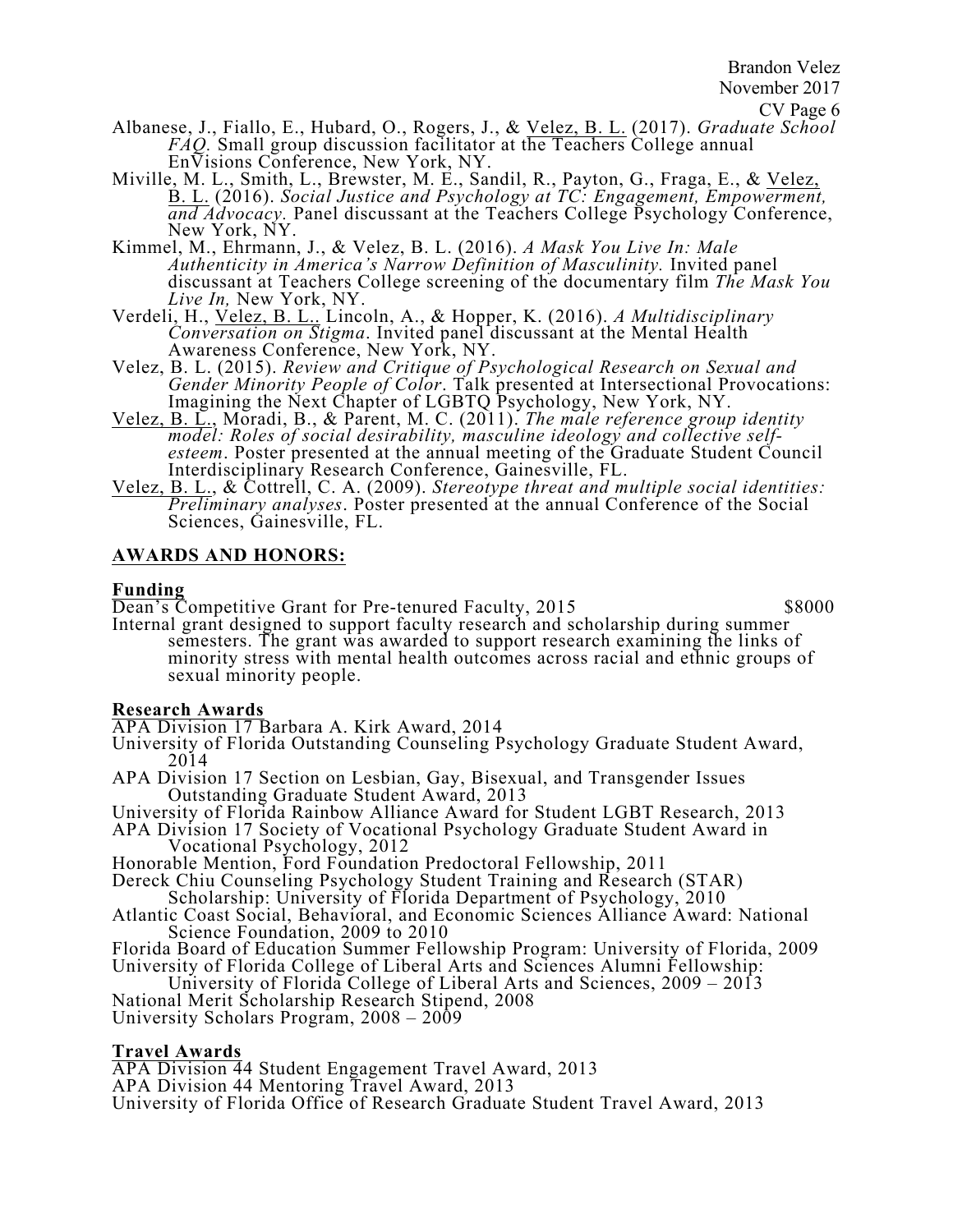Brandon Velez November 2017 CV Page 7

University of Florida Graduate Student Council Travel Award, 2013 University of Florida Department of Psychology Travel Award, 2011 University of Florida Graduate Student Council Travel Award, 2011 APA Division 44 Richard Rodriguez Student Travel Award, 2010 University of Florida Department of Psychology Travel Award, 2010 University of Florida Graduate Student Council Travel Award, 2010

# **TEACHING:**

# **Teachers College, Columbia University**

Assistant Professor, September 2014 – Present CCPJ 5062: Career Counseling and Development CCPJ 5164: Multicultural Counseling and Psychology CCPJ 6060: Doctoral Assessment in Counseling Psychology I CCPJ 5371: Foundations of Counseling Skills

### **University of Florida**

Graduate Instructor, June 2012 – April 2013<br>LGBT Psychology

Graduate Teaching Assistant, September 2009 – April 2012 Psychology of Eating and Obesity Multivariate Statistics Social Science Research Methods Positive Psychology Theories of Personality General Psychology

Undergraduate Teaching Assistant, January 2009 – April 2009 Psychology of Women

# **MENTORING:**

# **Primary Mentor/Chair Ph.D.**

Robert Cox, Jr., Ph.D. expected 2019 Charles (CJ) Polihronakis, Ph.D. expected 2020 Sarah Alsaidi, Ph.D. expected 2021 Nina Lei, Ph.D. expected 2022

# **PROFESSIONAL AFFILIATIONS:**

APA Division 45: Society for the Psychological Study of Culture, Ethnicity, and Race, January 2015 – Present

- APA Division 44: Society for the Psychological Study of Lesbian, Gay, Bisexual, and Transgender Issues, 2012 – Present
- APA Division 35: Society for the Psychology of Women, 2012 Present
- APA Division 51: Society for the Psychological Study of Men and Masculinity, 2011 Present
- APAGS Committee on Ethnic Minority Affairs, November 2010 August 2012 APA Division 17: Society of Counseling Psychology, 2010 Present

American Psychological Association (Graduate Student Affiliate, Membership # 98692857), 2009 – 2014

Psi Chi National Honor Society in Psychology, 2007 - Present

# **PROFESSIONAL SERVICE:**

# **Editorial Board and Reviewing Activities**

*The Counseling Psychologist,* Editorial board member, January 2017 – Present *Journal of Counseling Psychology,* Editorial board member, January 2017 – Present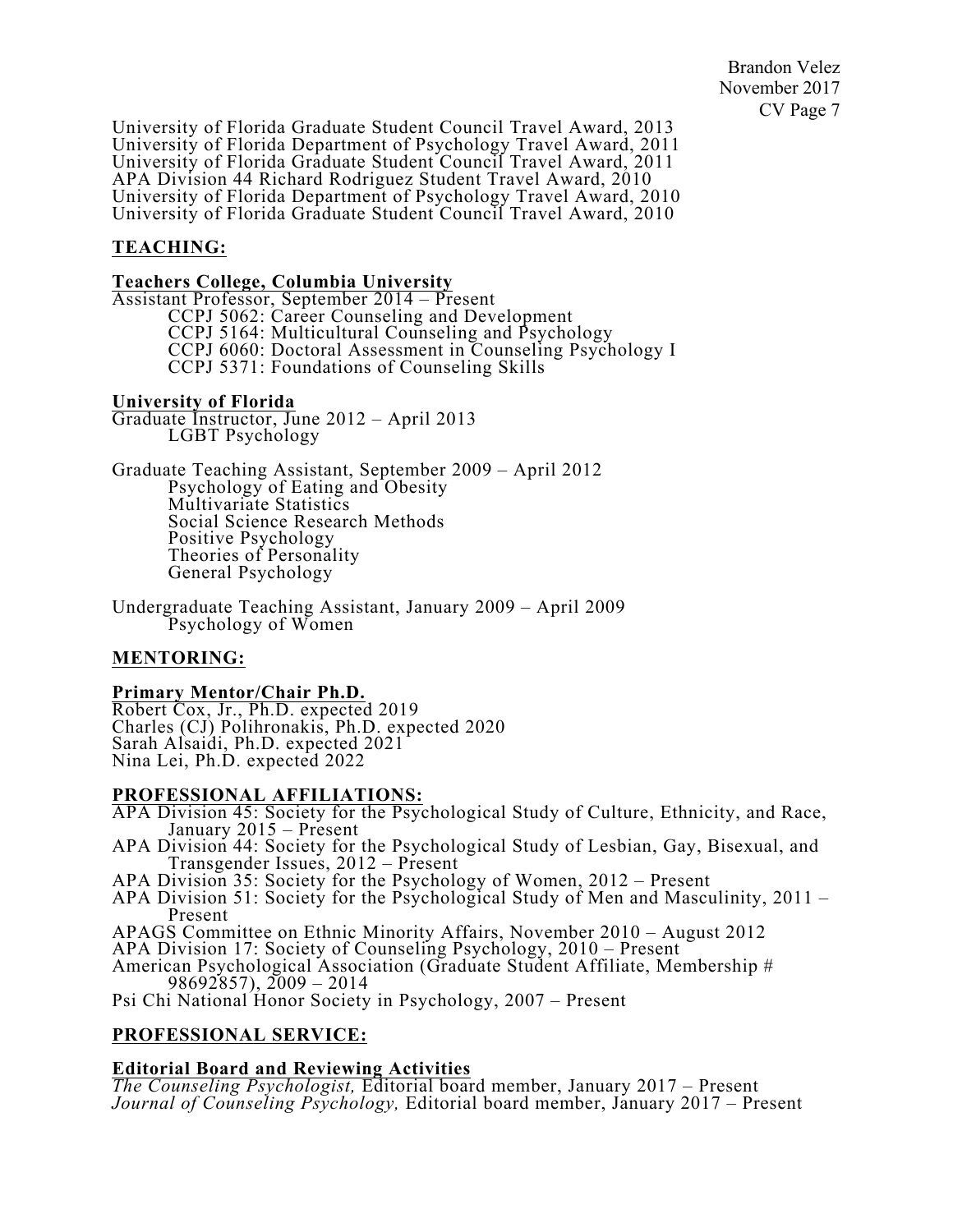*Psychology of Women Quarterly,* Consulting editor, November 2014 – Present *Sexuality Research and Social Policy,* Ad hoc reviewer *Journal of Bisexuality,* Ad hoc reviewer *Journal of Homosexuality,* Ad hoc reviewer

# **To the Profession**

Early Career Psychologist Representative*, The Counseling Psychologist* 50th Anniversary Planning Committee, March 2017 – Present

- *Committee Member,* American Psychological Association Division 44 Science Committee, January 2013 – Present
- *Mentor*, American Psychological Association of Graduate Students Committee on Lesbian, Gay, Bisexual, and Transgender Concerns Mentoring Program, September  $2013 - 2015$
- *APA Convention Ambassador,* American Psychological Association of Graduate Students Committee on Ethnic Minority Affairs, August 2010 – August 2013
- *Committee Member*, American Psychological Association of Graduate Students Committee on Ethnic Minority Affairs, August 2010 – August 2012

# **To the Program**

- Member, Counseling Psychology Advanced Standing Committee, September 2015 Present.
- Predoctoral Internship Preparation Coordinator, Counseling Psychology Program, September 2014 – Present

# **To Teachers College**

- Member, Student Conduct Committee, November 2017 Present
- Member, Psychology Faculty Coordinating Committee, March 2017 Present
- Member, Doctoral Dissertation Grant Review Committee, October 2016 December
- 2016<br>Member, Teachers College Minority Post-Doctoral Fellowship Program Selection<br>Committee, March 2016 May 2016.<br>Member, Zankel Fellowship Committee, January 2016 May 2016.<br>Member, TC Affirmative Action Committee, Jan
- 
- 
- Verdeli), September 2014 March, 2015.

# **Dissertation Committees**

- Peggy Loo (Chair, defense April, 2017). *Intersections of Intimacy: Exploring the*
- *Perspectives of Partners in Interracial Romantic Relationships.* LaDrea Ingram (Outside reader, defense April, 2017). *Toward Improving the Health and Academic Outcomes of Minority College Students: Predictors of Experiences of Racism and/or Oppression, Stress, Trauma, Health Status and Level of Academic Achievement.*<br>Philip Adornato (3<sup>rd</sup> Reader, defense December, 2016). *Uncovering The Lived*
- *Experiences Of Junior And Senior Undergraduate Female Science Majors.* Erica G. Rojas (3rd Reader, defense September, 2016)*. Gender Bias and Clinical*
- *Judgment: Examining the Influence of Attitudes Toward Women on Clinician Perceptions of Dangerousness.*<br>Ariel Kor (3<sup>rd</sup> reader, defense September, 2016). *Spirituality, Character and Spiritual*
- *Development in Middle School Adolescents in Israel: A Longitudinal Study of*
- *Positive Development*. Nicole DiCrecchio (5th reader, defense April, 2016). *An Examination of Research Collaboration*
- *in Psychometrics Utilizing Social Network Analysis Methods.* Deborah Anderson (4th reader, defense December, 2015). *Exploring Educational Communication Through Alienated and/or Resistant Former Students' Communication Through Alienated and/or Resistant Former Students'*<br>Narratives.